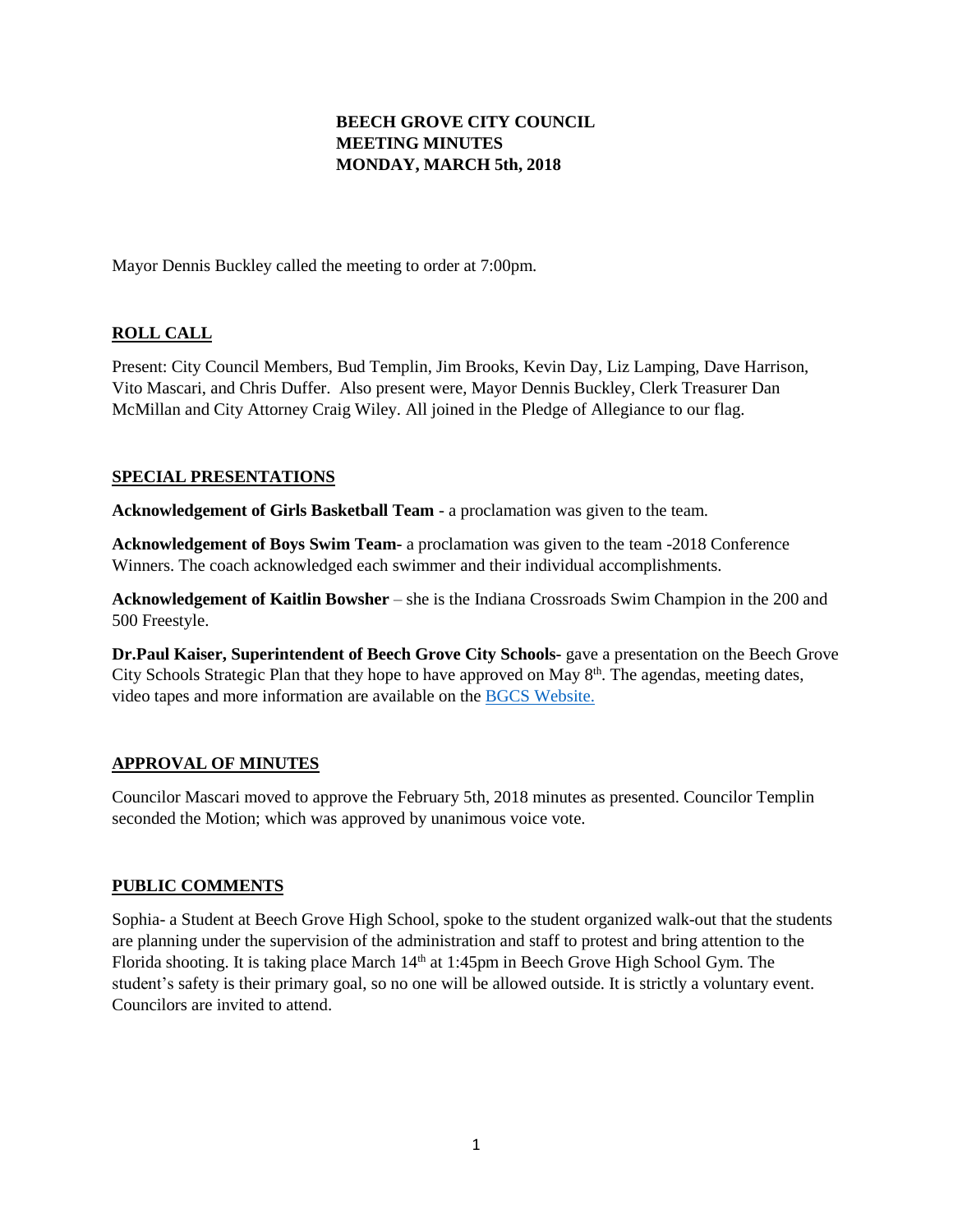## **COMMITTEE REPORTS**

**Mayors Youth Council**: BGHS High School Principal Liz Walters introduced Daysha, who gave the following report:

The play "Anne Frank" was a hit, all three performances were packed.

Girls Basketball ended in the second round of sectionals against Tri-West and Boys Basketball ended Saturday in the Championship Game against Danville.

The Arts program is booming right now.

Choir got second last weekend and Winter percussion got  $10<sup>th</sup>$ .

The Student Leadership participated in the Polar Plunge at Eagle Creek last weekend to raise money for Special Olympics.

**ABC:** No report.

**Greenscape Commission:** In the Council Packet

**Compliance Division:** In the Council Packet

**Public Safety:** In the Council Packet

**[Financial](http://www.beechgrove.com/uploads/1/0/1/2/10129925/march_2018_financial_report.pdf) Report**: *Presented by Clerk-Treasurer Dan McMillan*

Good Evening Councilors,

In January we made the following payments:

2004 SRF Bond Payment - \$68,089.47

The stormwater fund as of 2/28/2018 had a balance of \$219, 745.99

The annual report, debt management and other post-employment benefits (OPEB) reports have all been filed on the gateway. The OPEB is a breakdown of benefits offered to employees and retirees, such as insurance benefits.

The Deputy Clerk and myself met with John Parks and Dan Norris from the Parks Board to discuss how to handle the new Parks Reverting Fund.

Community events can be added free of charge by emailing me at [dan.mcmillan@beechgrove.com](mailto:dan.mcmillan@beechgrove.com)

Thanks to the website volunteers who continue to keep it updated at no cost to the taxpayers. Financial Reports, Debt Service,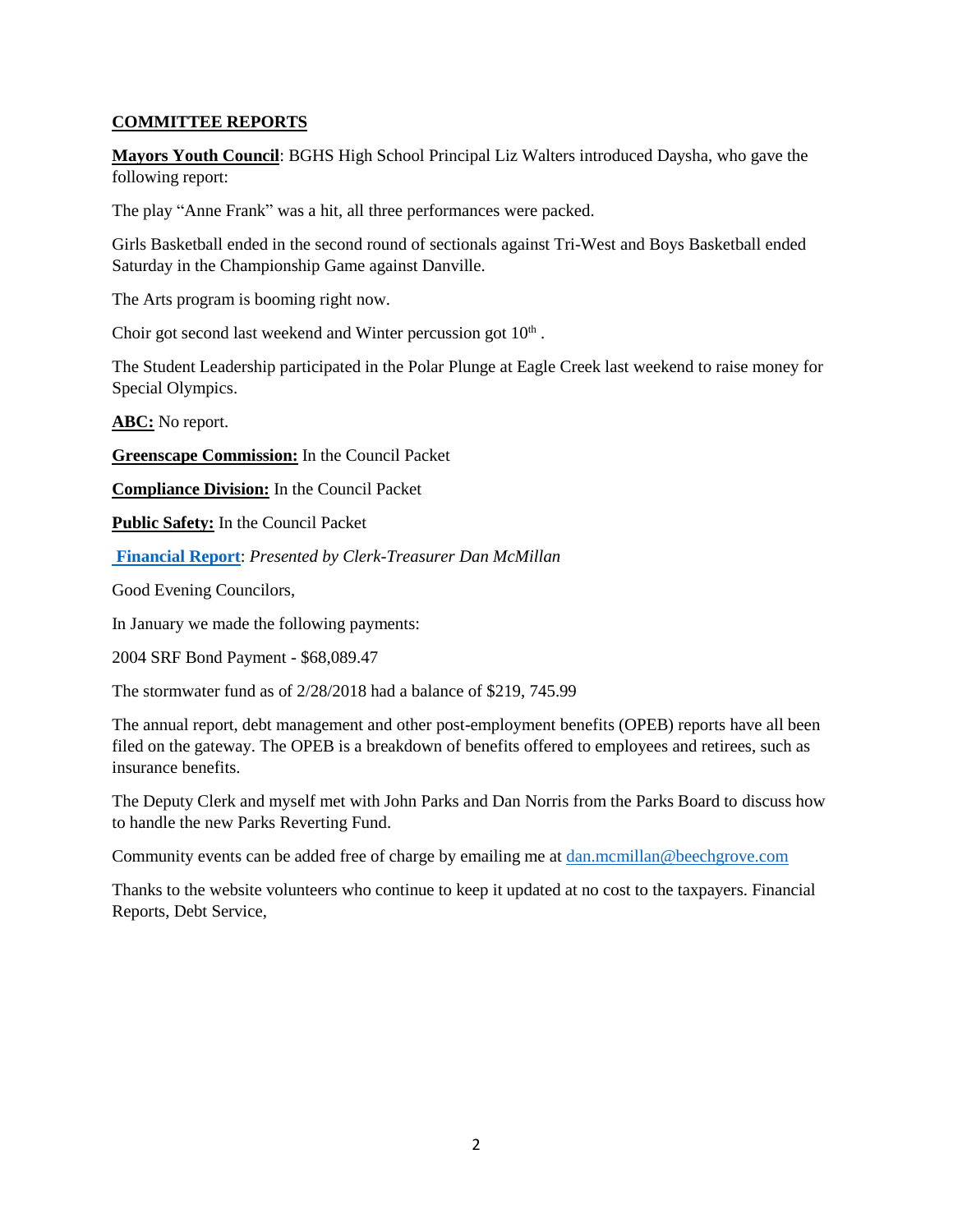Bank Balances and more can be found on the City Website at [www.beechgrove.com.](file:///C:/Users/dan/Documents/www.beechgrove.com)

The bank balances are listed below:

| <b>City Corporation</b> | \$3,192,716.11 |
|-------------------------|----------------|
| <b>Utilities</b>        | \$933,508.25   |
| Criminal Investigation  | \$160,480.39   |
| Fund (CIF               |                |
| <b>RDC</b> General      | \$308,825.64   |
|                         |                |
| <b>RDC</b> Debt Service | \$240,000.00   |
| (DSR)                   |                |
| 2004 SRF Debt Service   | \$137,385.74   |
| (DSR)                   |                |
| 2015A Refunding Bond    | \$64,045.36    |
| Debt Service Reserve    |                |
| (DSR)                   |                |

As always, if you have any questions my door is always open. Thank you.

Respectfully Submitted,

Dan McMillan, Clerk Treasurer City of Beech Grove

### **OLD BUSINESS**

**[General Ordinance No. 1, 2018](http://www.beechgrove.com/uploads/1/0/1/2/10129925/genera_ordinance_no.1_2018_amends_chapter_50_sewer_fees.pdf)**

...*Amends Chapter 50 of the Code of ordinances, Pursuant to Stormwater Fees*

Clerk-Treasurer McMillan read the ordinance into the record.

Councilor Lamping moved to approve the ordinance on Second Reading. Councilor Brooks seconded the Motion; which was approved by unanimous voice vote. General Ordinance No.1, 2018 was approved on Second Reading.

#### **[General Ordinance No.2, 2018](http://www.beechgrove.com/uploads/1/0/1/2/10129925/general_ordinance_no.2_2018_amend_chapter_100.pdf)**

...*Amends Chapter 100 of the Code of ordinances, Pursuant to Local Road and Sidewalk Improvements*

Councilor Duffer moved to read by Title only. Councilor Harrison seconded the Motion; which was approved by unanimous voice vote.

Clerk-Treasurer McMillan read the ordinance into the record.

Councilor Duffer moved to approve the ordinance on Second Reading. Councilor Harrison seconded the Motion; which was approved by unanimous voice vote. General Ordinance No.2, 2018 was approved on Second Reading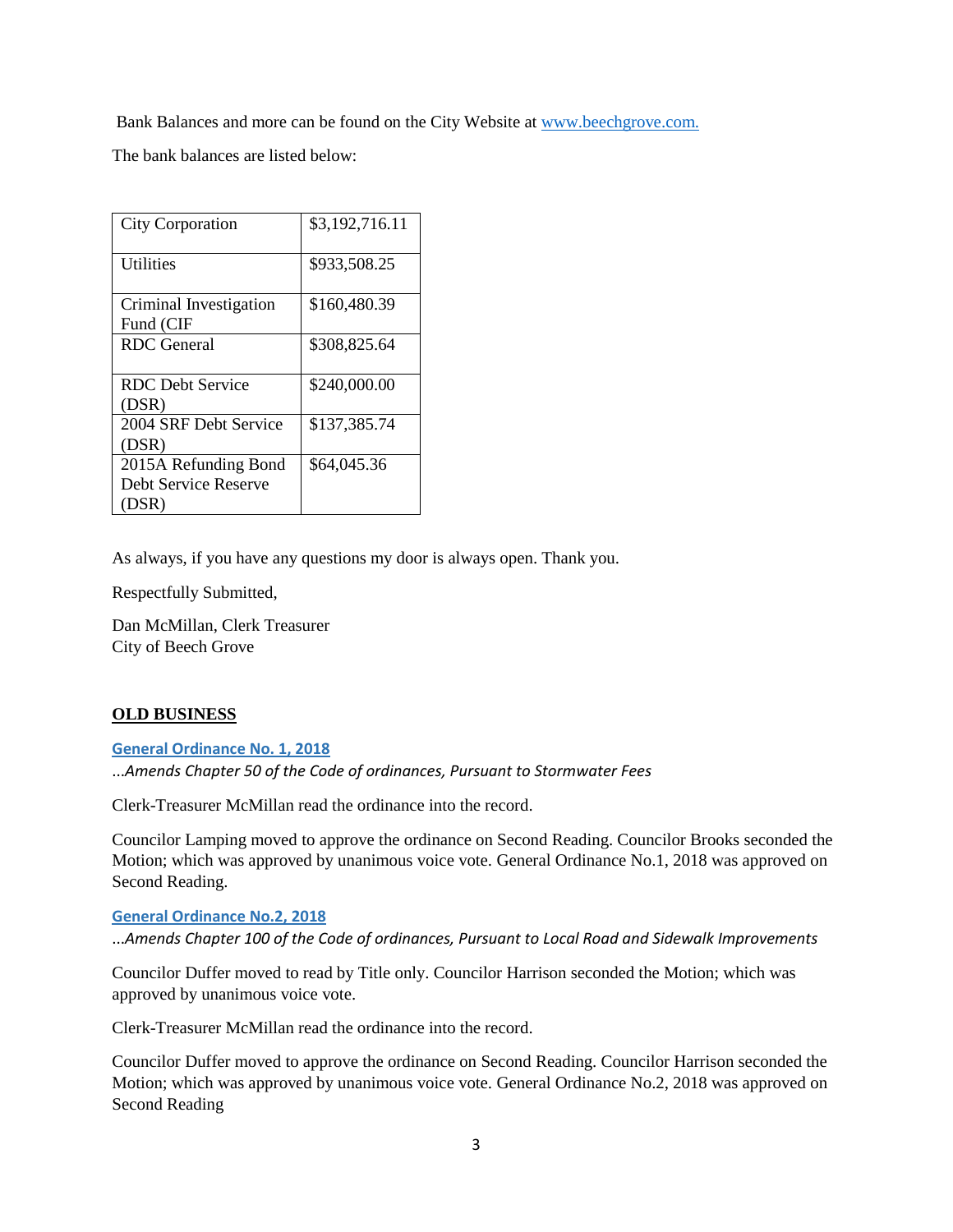### **NEW BUSINESS**

## **[General Ordinance No.3, 2018](http://www.beechgrove.com/uploads/1/0/1/2/10129925/general_ordinance_3_2018.pdf)**

.*..Amends Chapter 35 of the Code of Ordinances Pursuant to the Board of Public Works and Safety functioning as a Purchasing Agent.*

Clerk-Treasurer McMillan read the ordinance into the record.

Councilor Brooks moved to approve the ordinance on First Reading. Councilor Templin seconded the Motion; which was approved by a 6-1 voice vote. Councilor Duffer voted no. General Ordinance No.3, 2018 was approved on First Reading.

## **[General Ordinance No.4, 2018](http://www.beechgrove.com/uploads/1/0/1/2/10129925/general_ordinance_4_2018.pdf)**

...*Amends General Ordinance No.8, 2017 (Salary Ordinance) to Include SRT and FTO Pay for the Beech Grove Police Department*

Councilor Harrison moved to read by Title only. Councilor Duffer seconded the Motion; which was approved by unanimous voice vote.

Clerk-Treasurer McMillan read the ordinance into the record.

Councilor Mascari moved to approve the ordinance on First Reading. Councilor Harrison seconded the Motion; which was approved by unanimous voice vote. General Ordinance No.4, 2018 was approved on First Reading.

Mayor Buckley announced that the Greenscape Commission had a resignation and it is a Council appointment, so the Council needs to consider

# **Conflict of Interest – Michael Hughes**

Mike is the electrical inspector and owns an electrical business in Beech Grove. An electrical company will be used to inspect any jobs Mike performs, because it is not proper for him to inspect his own work.

Councilor Brooks moved to approve the conflict of interest. Councilor Harrison seconded the Motion; which was approved by unanimous voice vote.

# **COUNCIL COMMENTS**

**Councilor Templin:** I would like to thank the schools Superintendent for his presentation also the swim team, and a lot of success in basketball, also Cathy Chappell from the RDC, she seems to attend a lot of the Council meetings and I appreciate that. I don't know what the right or wrong answer is regarding what the schools is proposing but as a city we had an obligation to stand up for things that the taxpayers participated in, so I am interested in seeing what the outcome is of the Community Center. Mayor, thanks for admitting the mistake on salary ordinance if that's all you did wrong, good job. I would like to thank Dan for his comments, even though they were given early.